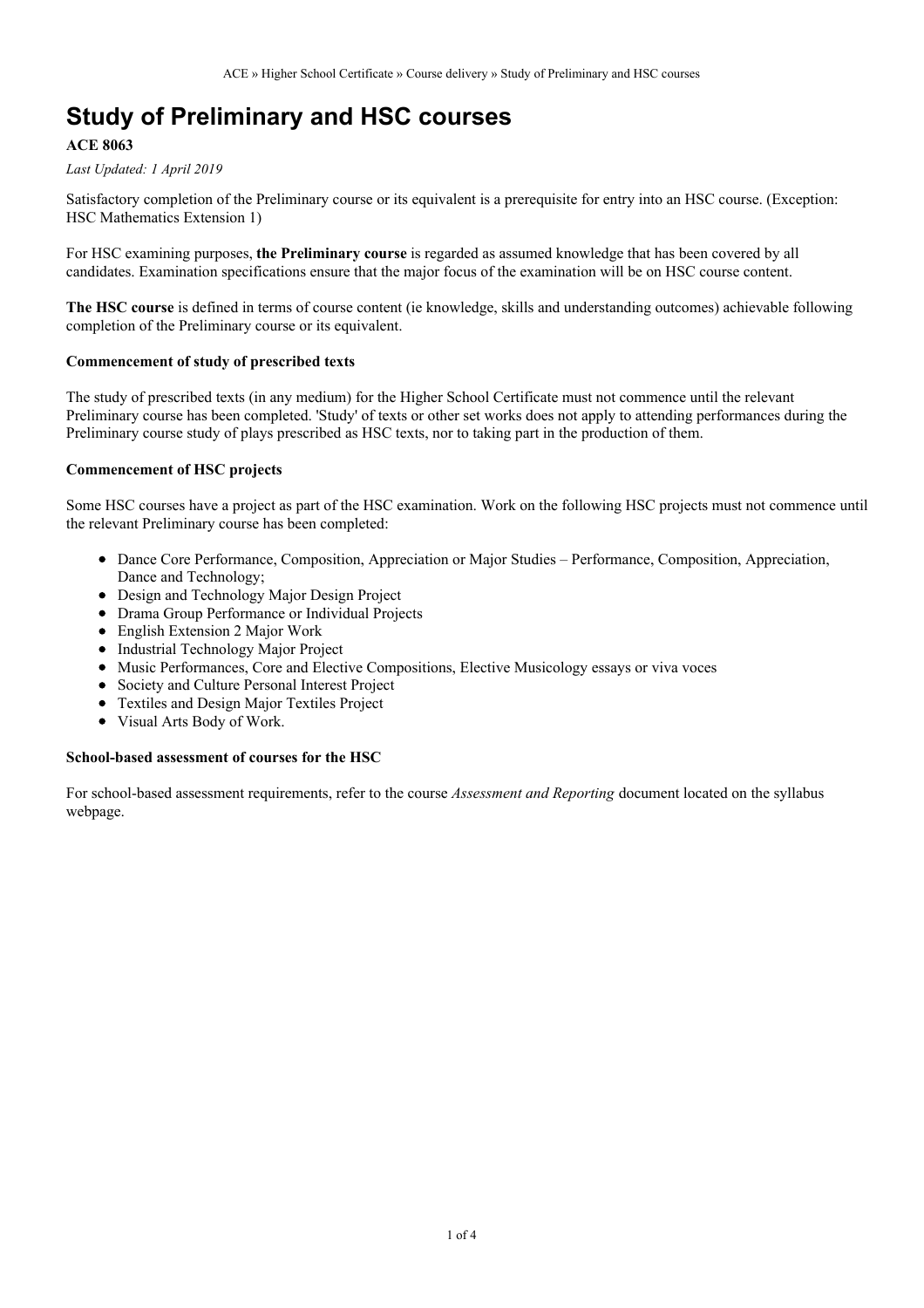# **Study of Preliminary and HSC courses: units of study and indicative time**

## **ACE 8064**

*Last Updated: 1 April 2019*

A **unit of study** comprises 60 hours indicative time in each of the Preliminary and HSC courses.

**Indicative time** is the time expected for a typical student to achieve the objectives and outcomes of the course. The indicative time for a course is therefore directly related to that course's objectives and outcomes.

#### **Preliminary and HSC Extension courses**

A Preliminary 2-unit course and Preliminary Extension course (in English and Mathematics) may be studied concurrently. For all HSC Extension courses except HSC Mathematics Extension 2, an HSC Extension course may only be studied concurrently with, or after completing, the HSC 2-unit course in the subject.

### **Studies of Religion I**

Studies of Religion I consists of a 1-unit Preliminary course and a 1-unit HSC course (120 hours) and students must satisfactorily complete the Preliminary course before commencing the HSC course. Students may be credentialled for satisfactory completion of Studies of Religion I Preliminary course (60 hours).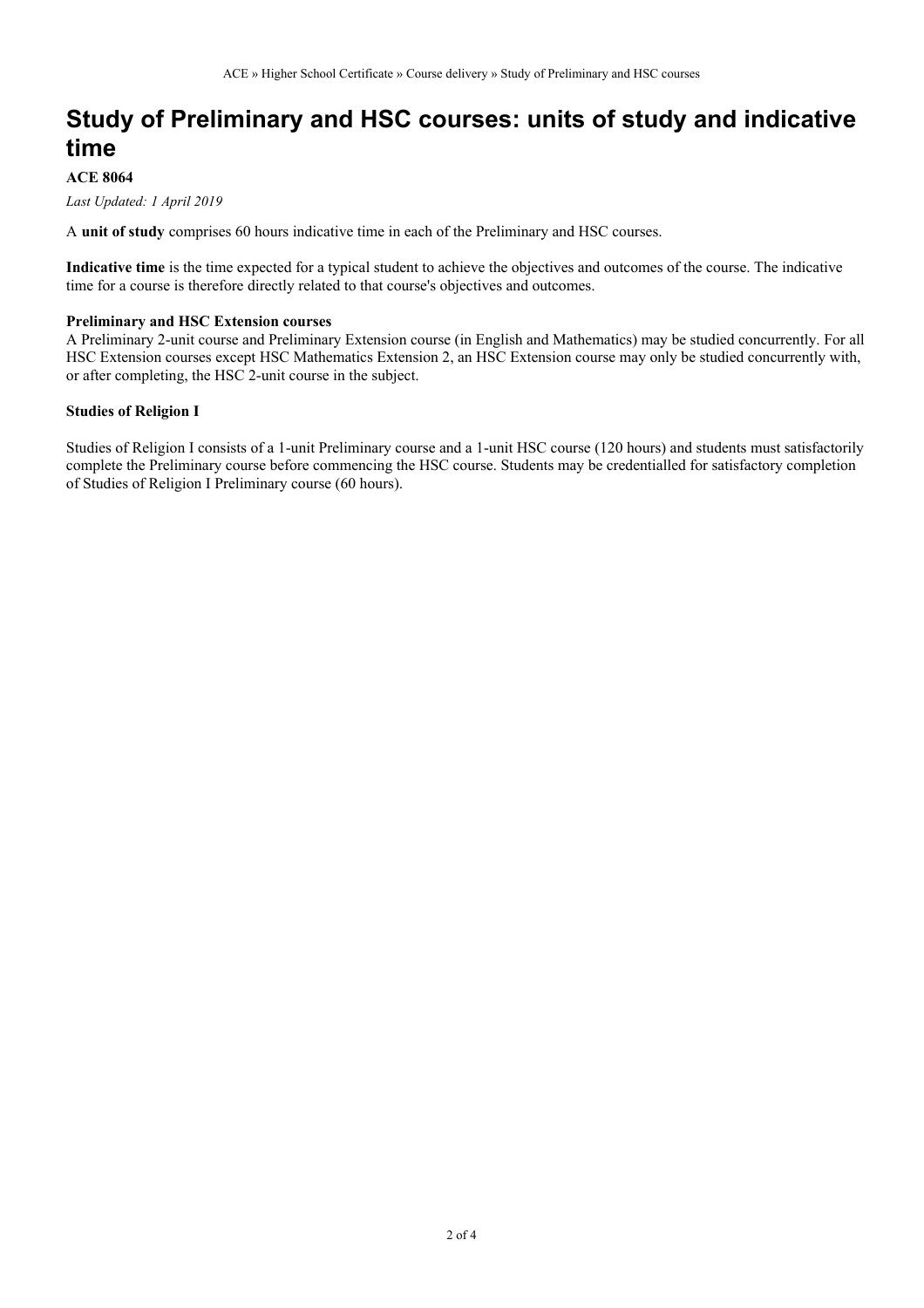## **Study of Board Developed and Board Endorsed VET courses: units of study and indicative time**

## **ACE 8065**

#### *Last Updated: 1 April 2019*

VET courses are described in terms of their HSC indicative hours rather than their HSC unit value. One HSC unit of study comprises 60 indicative hours.

**HSC VET courses** are stand alone courses and are not specified as Preliminary or HSC courses. An HSC VET course may be delivered in one year or over more than one year.

#### **Flexibility of delivery**

To facilitate flexibility of VET in the HSC, courses may be delivered as Preliminary units, as HSC units or as a combination of Preliminary and HSC units.

The HSC unit credit counts towards the student's overall HSC pattern of study. The unit credit is initially accredited to the Preliminary or HSC pattern of study according to the year in which the student is undertaking the course, but it is automatically reallocated if required for the student to be eligible for their Higher School Certificate. *For example,* a 240-hour VET course is worth four units of credit towards the HSC. The HSC unit credit may be counted as:

- one Preliminary plus three HSC units; or
- two Preliminary plus two HSC units; or
- three Preliminary plus one HSC unit; or
- four Preliminary units; or
- four HSC units

regardless of whether the course has been completed in one or two calendar years.

A **Specialisation Study** or **Extension course** in a VET Industry Curriculum Framework may be undertaken by a student who is enrolled in, or has completed, the corresponding 240-hour course. The student must complete the 240-hour course before the Specialisation Study or Extension course will be reported on the Record of School Achievement or the Record of Achievement and count towards the requisite number of units for the Preliminary and/or HSC patterns of study.

Students must complete a minimum of two units (120 hours) of any VET course before the course can be accredited to their Preliminary or HSC program of study (except in the case of 60-hour Specialisation Study and Extension courses).